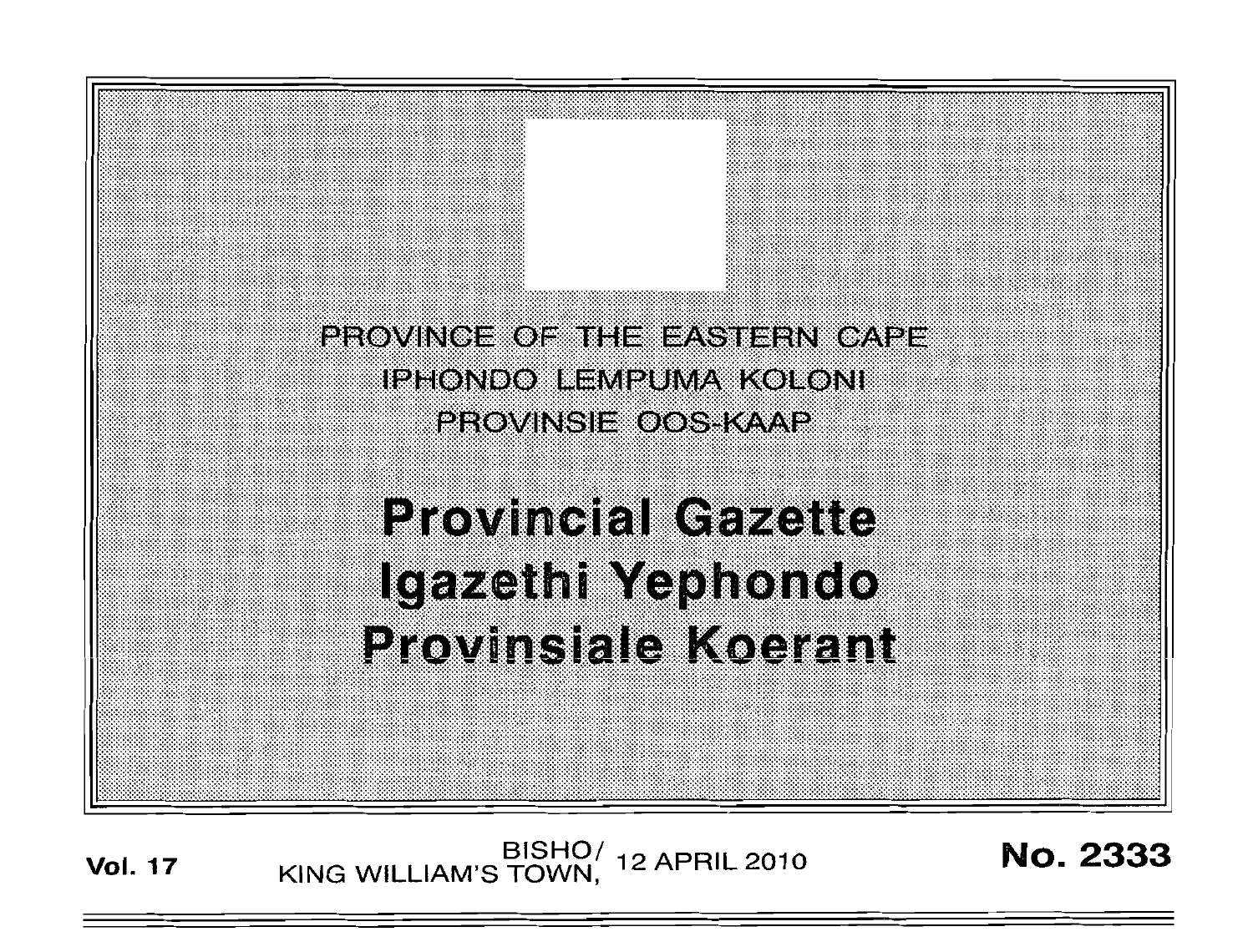### IMPORTANT NOTICE

The Government Printing Works will not be held responsible for faxed documents not received due to errors on the fax machine or faxes received which are unclear or incomplete. Please be advised that an "OK" slip, received from a fax machine, will not be accepted as proof that documents were received by the GPW for printing. If documents are faxed to the GPW it will be the sender's responsibility to phone and confirm that the documents were received in good order.

Furthermore the Government Printing Works will also not be held responsible for cancellations and amendments which have not been done on original documents received from clients.

### CONTENTS -INHOUD

No. Page Gazette No. No.

#### GENERAL NOTICE

135 Gambling and Betting Act (5/1997): Lodgement of applications for removal of business to other premises ............... . 3 2333